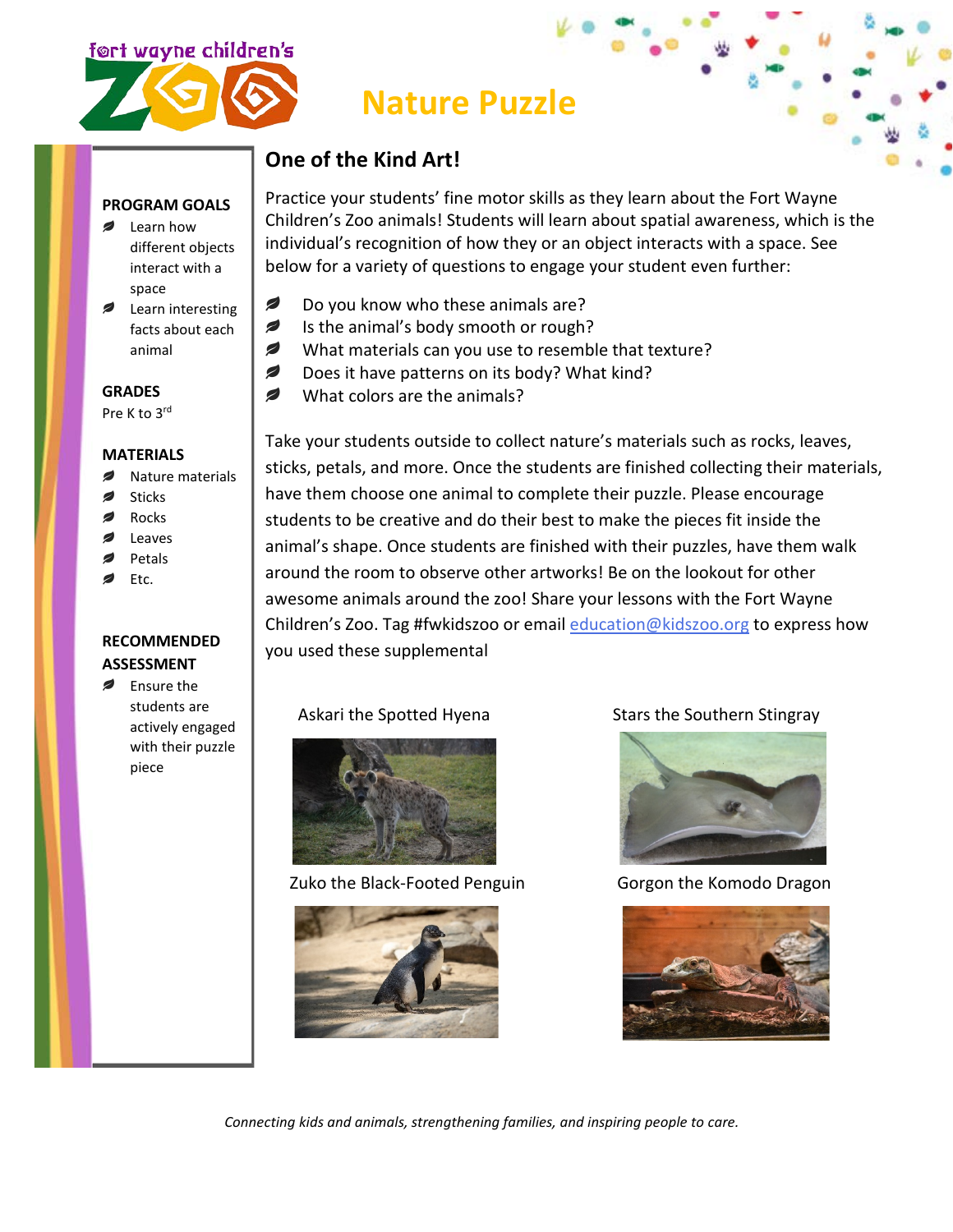

*Connecting kids and animals, strengthening families, and inspiring people to care.*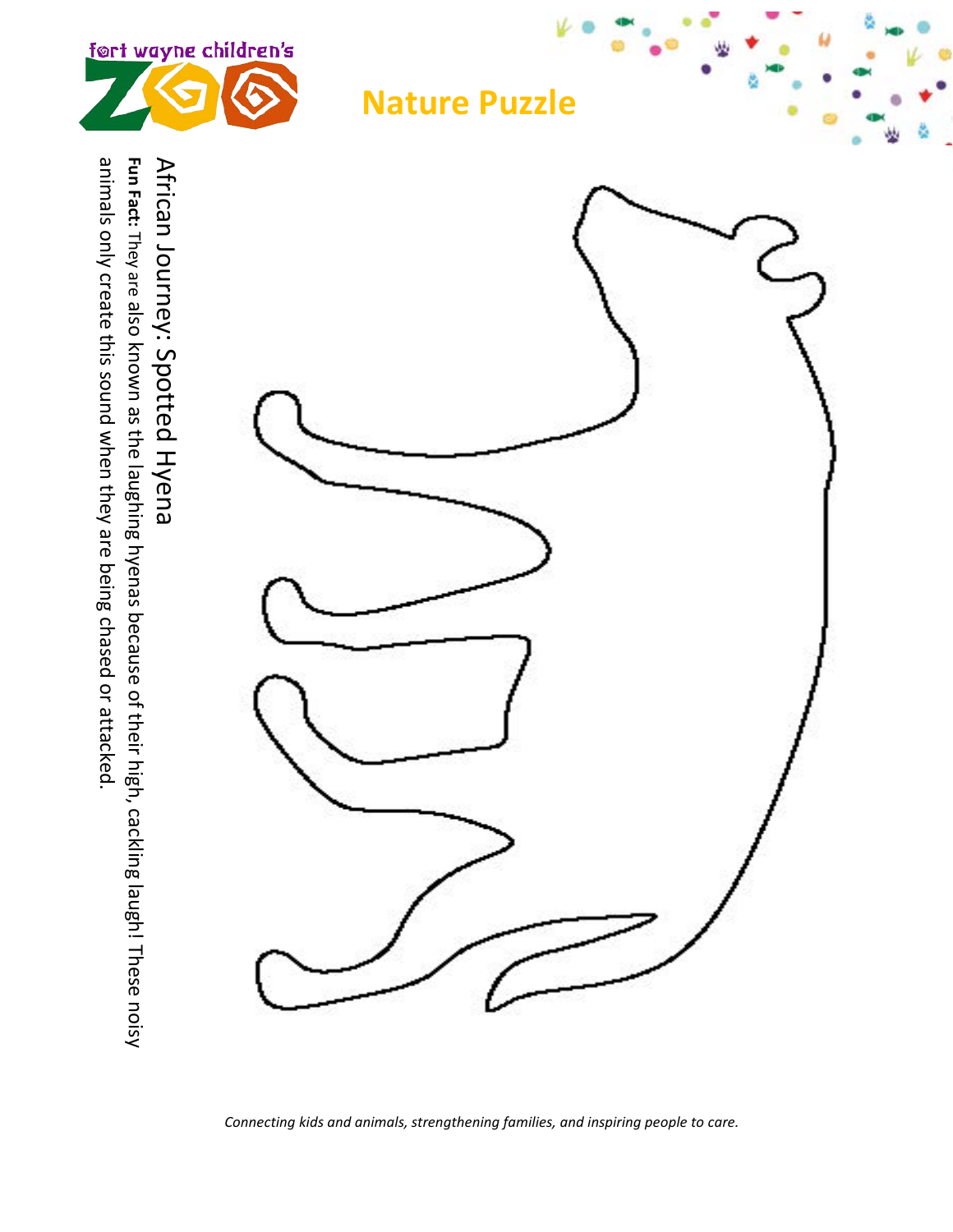

### Australian Adventure: Southern Stingray

**Fun Fact:** They can't see food on the seafloor because their eyes are on top of their heads. Instead, they smell, touch, and can even detect electric currents emitted by prey to locate their food!

*Connecting kids and animals, strengthening families, and inspiring people to care.*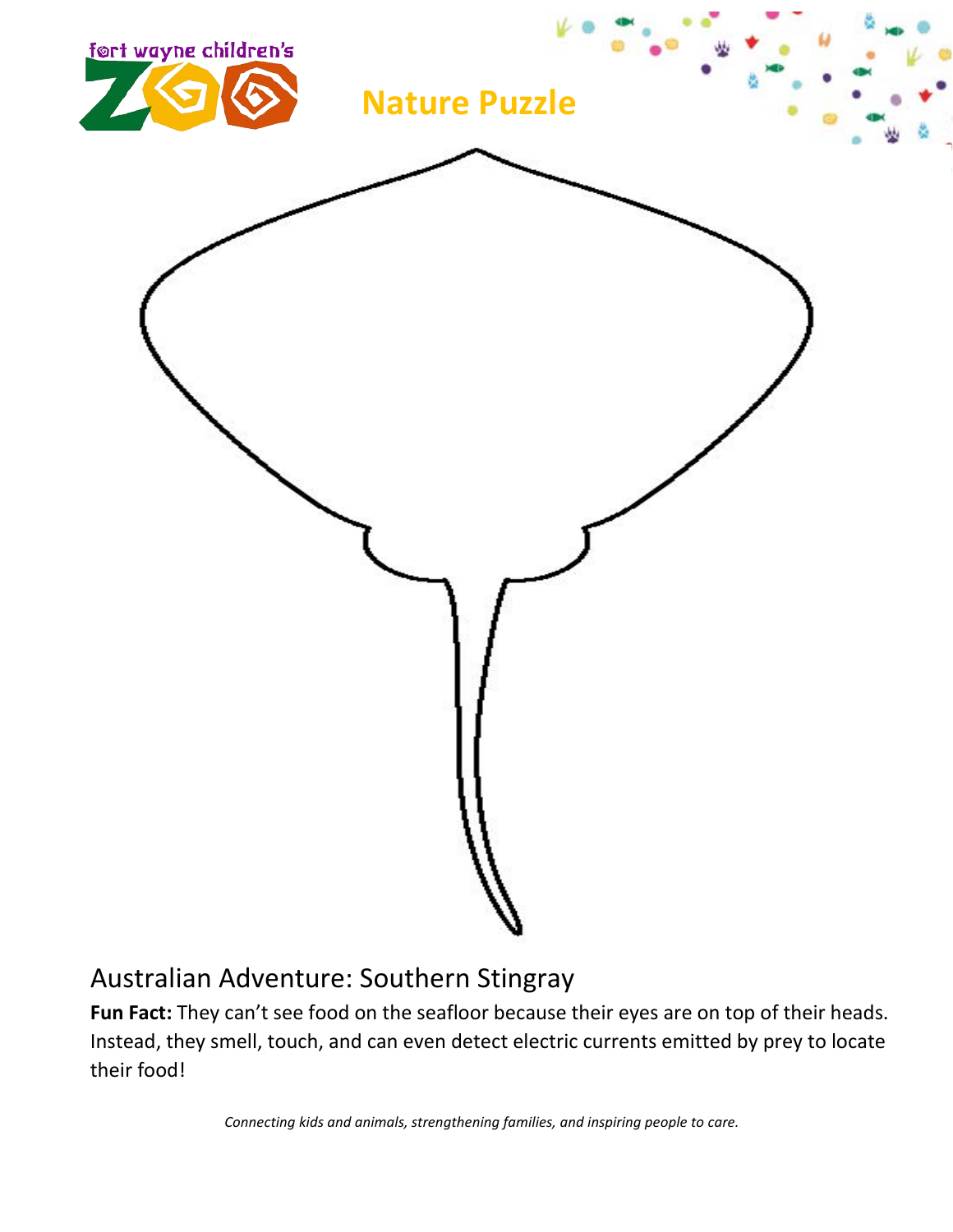

## Central Zoo: African Black-Footed Penguin

Fun Fact: Not all penguins live in cold, icy places! These penguins live in Southern Africa, where the climate consists of warm summers and cold winters, much like Indiana's climate.

*Connecting kids and animals, strengthening families, and inspiring people to care.*